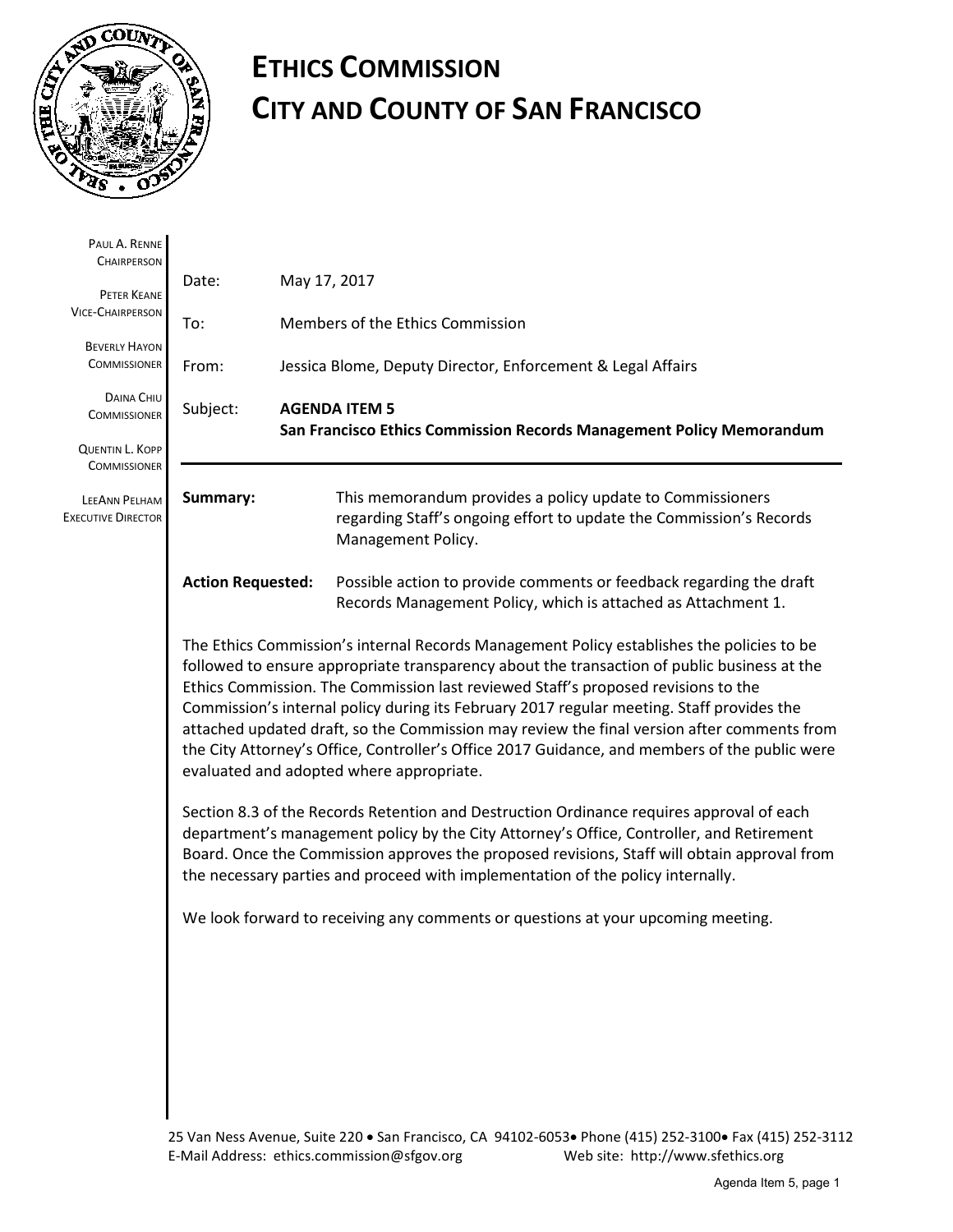# **San Francisco Ethics Commission**



**25 Van Ness Ave., Suite 220 San Francisco, CA 94102 T: (415) 252-3100 F: (415) 252-3112 sfethics.org**

### **RECORDS MANAGEMENT POLICY**

The Ethics Commission's Records Management Policy is adopted pursuant to Chapter 8 of the San Francisco Administrative Code, which requires each department head to maintain records and create a public records retention and destruction schedule. This policy supersedes all previous record retention policies issued by the Commission, including the Commission's most recent policy of November 3, 2003.

This policy covers all records, regardless of physical form or characteristics, which have been made or received by the Ethics Commission in connection with the transaction of public business. The purpose of this policy is to provide a system for managing the records of the Ethics Commission, to safety store and retain those records that need to be retained, to comply with all applicable legal requirements regarding document retention and destruction, and to identify and establish guidelines for the destruction of those documents that are obsolete or for which retention is not otherwise required.

#### **PART I: POLICY AND PROCEDURES**

#### **A. RETENTION POLICY**

The San Francisco Record Retention and Destruction Ordinance defines public "records" as "such paper, book, photograph, film, sound recording, map, drawing or other document, or any copy thereof, as has been made or received by the department in connection with the transaction of public business and may have been retained by the department as evidence of the department's activities, for the information contained therein, or to protect the legal or financial rights of the City and County or of persons directly affected by the activities of the City and County." San Francisco Administrative Code (S. F. Admin. Code) § 8.1.

Documents and other materials that do not constitute "records" under Section 8.1 may be destroyed when no longer needed, unless otherwise specified. The Ethics Commission will retain public records for the period of their immediate or current use, unless longer retention is required for historical reference, contractual or legal requirements, or for other purposes as set forth below. Pursuant to section 8.4 of San Francisco Record Retention and Destruction Ordinance, the Commission's records shall be classified and preserved as follows:

**Category 1: Permanent Retention.** Records that are permanent or essential shall be retained and preserved indefinitely.

**A. Permanent records**. Permanent records are records required by law to be permanently retained and which are ineligible for destruction unless they are microfilmed or placed on an optical imaging system, and special measures are followed. S.F. Admin. Code Section 8.4. For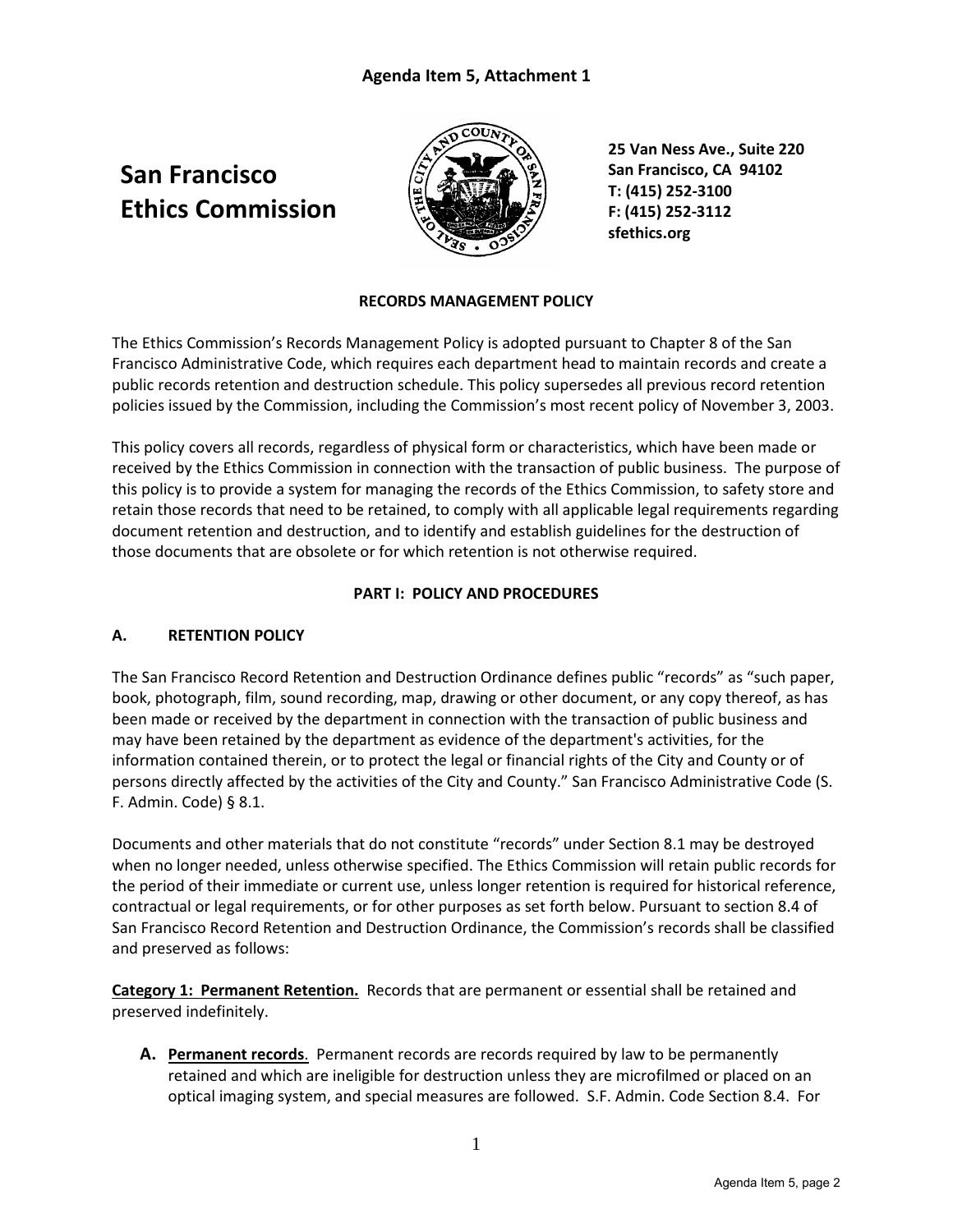the purposes of this Records Management Policy, "optical imaging system" includes any portable digital storage format that fairly and accurately depicts the original record and maintains the integrity of the original record. Once these measures are followed, the original paper records may be destroyed. Duplicate copies of permanent records may be destroyed whenever they are no longer necessary for the efficient operation of the Commission. Examples of permanent records are campaign statements of certain local officeholders, which must be maintained indefinitely. Cal. Gov't Code Section 81009(b).

**B. Essential records**. Essential records are records necessary for the continuity of the Commission and the protection of the rights and interests of individuals. S.F. Admin. Code Section 8.9. Examples of essential records include advice letters and opinions, policy memoranda, and interpretive materials such as manuals produced by the Ethics Commission.

**Category 2: Current Records.** Current records are records which for convenience, ready reference, or other reasons are retained in the office space and equipment of the Commission. Current records shall be retained as follows:

- **A. Definite Retention Period Specified by Law.** Where federal, state, or local law prescribes a definite period of years for retaining certain records, the Commission will retain the records for the period specified by law. Examples of records required to be maintained for a specific period are statements of economic interest, which must be maintained for seven years, Cal. Gov't Code Section 81009(e); and certain campaign statements which must be maintained for four years. Cal. Gov't Code Section 81009(f).
- **B. No Definite Retention Period Specified by Law.** Where no specific retention period is specified by law, the retention period for records that the department is required to retain shall be specified in the attached Record Retention and Destruction Schedule. Such records may be placed in storage and retained offsite at any time during the applicable retention period. Examples of current records include discrimination and harassment complaints and personnel files.

**Category 3: Definite Retention Period Specified by the Office of the Controller.** The Office of the Controller has promulgated record retention guidelines for specific types of documents. Examples of records required to be maintained for a period of five years are invoices and purchase orders.

**Category 4: Two-Year Retention Before Destruction.** Original records (not duplicate copies) reflecting significant or recurring issues and correspondence, including electronic communication, involving the transaction of public business should be retained for a minimum of two years.

**Category 5: No Retention**. Original and duplicate documents and other materials that are not essential to the functioning or continuity of the Commission and that have no legal significance may be destroyed. Examples include documents and papers generated purely for the convenience of the person generating them and draft documents which have been superseded by subsequent versions or rendered moot by Commission action. Specific examples include telephone message slips, correspondence, notepads, electronic communication of a purely personal nature that does not contain information required to be retained under this Policy, and chronological files.

2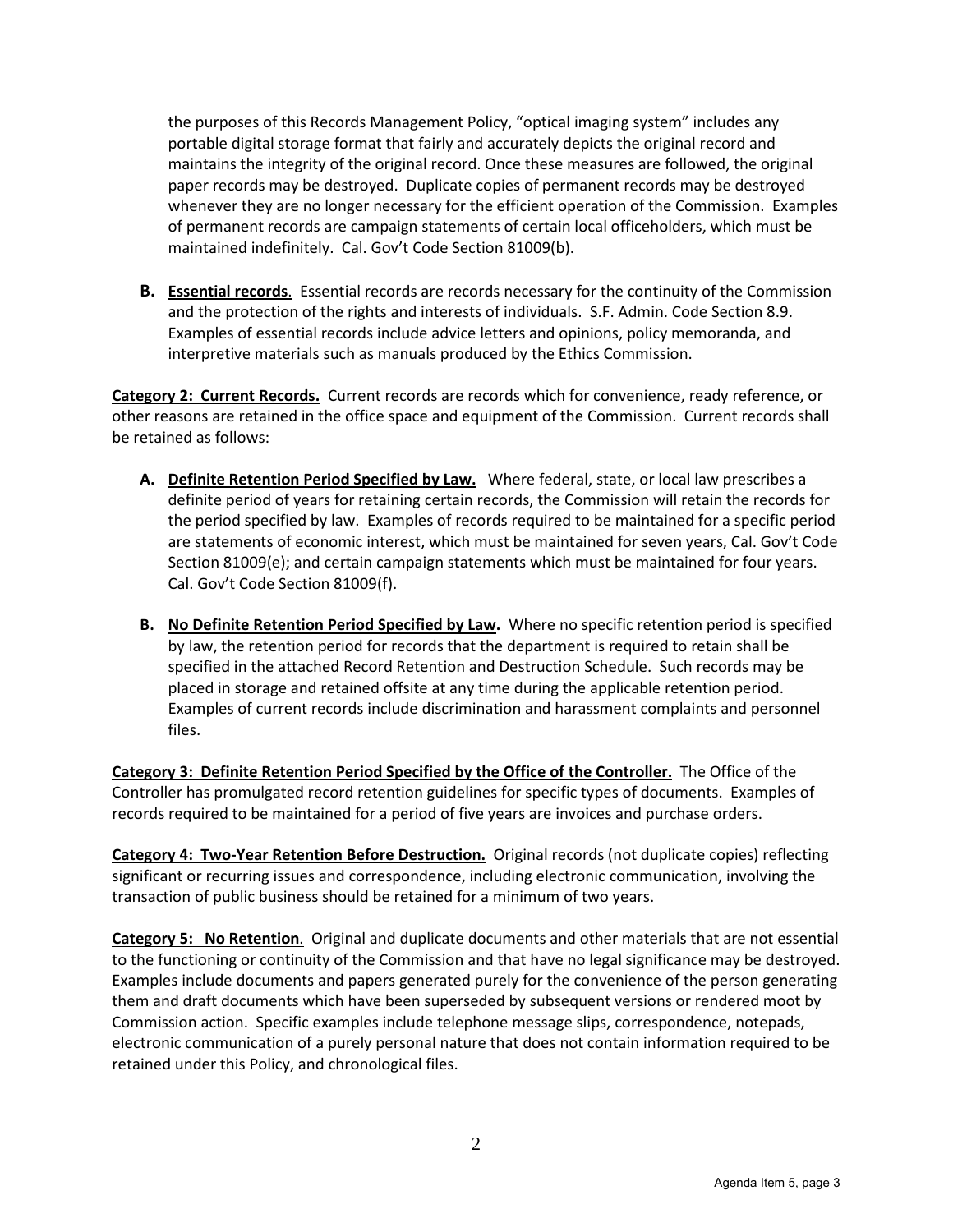With limited exceptions, no specific retention requirements are assigned to documents in this category. Instead, it is up to the originator or recipient to determine when the document's business utility has ended.

#### **B. RECORDS NOT ADDRESSED BY THE ATTACHED SCHEDULE**

Records and other documents or materials that are not expressly addressed by the attached schedule may be destroyed at any time provided that they have been retained for the periods prescribed for substantially similar records.

### **C. ELECTRONIC COMMUNICATION**

Regardless of the format in which the communication is made, including electronic mail, facsimile, internet posting, postal mail, or any other written format, if the substance of the communication would otherwise qualify as a public record under this schedule, the record must be retained. Consistent with the California Public Records Act, Cal. Govt. Code Section 6252(3), and Sunshine Ordinance Section 67.20(b), communication of a purely personal nature does not qualify as a public record and need not be retained.

Electronic mail systems should not be used as the repository for public records. The Commission provides an email system to its employees as a convenient and efficient medium of communication. Electronic mail that qualifies as a public record should be removed from an employee's electronic mail system and placed in a paper or electronic file where it is properly labeled and easily accessible for future public records searches. If this Schedule does not require retention of the email, Staff may either delete it as soon as it is no longer necessary for the immediate discharge of official duties or store it elsewhere for as long as Staff deem appropriate. In any case, whether to satisfy records retention obligations or merely to serve administrative needs, Staff may not store email communication on the email system indefinitely.

#### **D. BACKUP TAPES OR SIMILAR ARCHIVAL SYSTEMS**

The Commission may use backup tapes or similar archival systems that serve the limited purpose of providing a means of recovery in cases of disaster, departmental system failure, or unauthorized deletion. The department may not access the backup tapes or similar archival systems except in these limited situations. Electronic records such as emails that an employee has properly deleted under this Schedule but that remain on backup takes or a similar archival system are analogous to paper records that the department has lawfully discarded but may be found in a City-owned dumpster. Neither the California Public Records Act nor the Sunshine Ordinance requires the City to search the trash for such records, whether paper or electronic.

#### **E. STORAGE OF RECORDS**

Records may be stored in the Commission's office space or equipment if the records are in active use or are maintained in the office for convenience or ready reference. Examples of active files appropriately maintained in the Commission's office space or equipment include active chronological files, research and reference files, legislative drafting files, pending complaint files, administrative files and personnel files. Inactive records, for which use or reference has diminished sufficiently to permit removal from the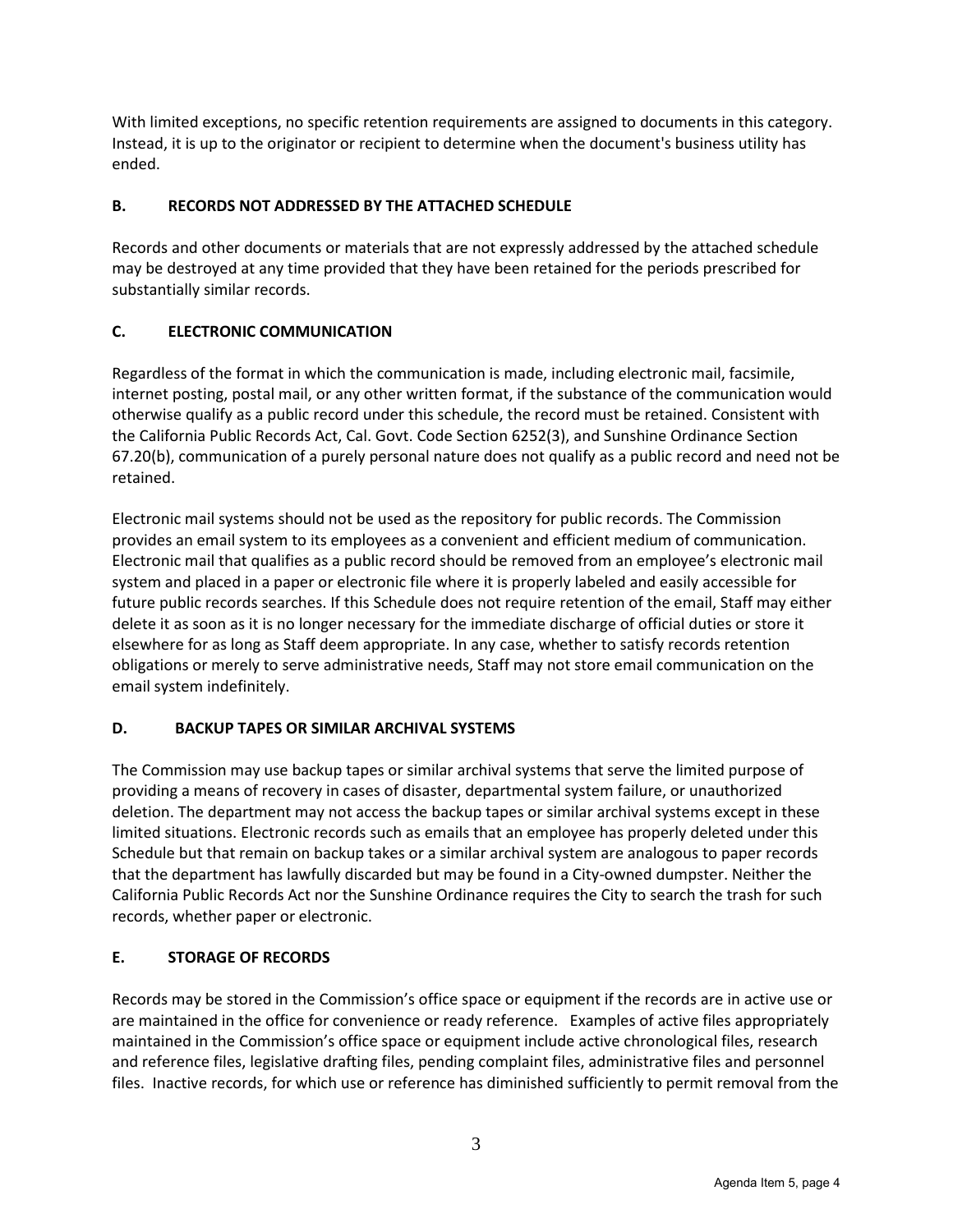Commission's office space or equipment, may be sent to the City's off-site storage facility or maintained in the Commission's storage facility.

#### **F. HISTORICAL RECORDS**

Historical records are records which are no longer of use to the Commission but which because of their age or research value may be of historical interest. Historical records may be offered to the San Francisco Public Library or a historical society for preservation. Historical records may not be destroyed except in accordance with the procedures set forth in Administrative Code Section 8.7.

### **G. PENDING CLAIMS AND LITIGATION**

The retention periods set forth in the attached record retention schedule shall not apply to materials that are otherwise eligible for destruction, but which may be relevant to a pending claim or litigation against the City. Once a department becomes aware of the existence of a claim against the department, the department should retain all documents and other materials related to the claim until the claim or subsequent litigation has been resolved. Where a department has reason to believe that one or more other departments also have records relating to the claim or litigation, those departments should also be notified of the need to retain such records.

### **H. RECORDS RELATING TO FINANCIAL MATTERS**

Records pertaining to financial matters shall be destroyed only after approval by the Controller. S.F. Admin. Code § 8.3. The Controller's Office reviews and approves each Department's Record Retention and Destruction Schedule. Departments may destroy documents consistent with the Financial Records Retention and Destruction Schedule. Staff must obtain the Controller's Office approval for documents pertaining to financial matters that do not fall within the Financial Records Retention and Destruction Schedule.

#### **I. RECORDS RELATING TO PAYROLL RECORDS**

The Retirement Board must approve the destruction of all records pertaining to payroll checks, time cards and related documents. S.F. Admin. Code § 8.3. The Retirement Board reviews and approves each Department's Record Retention and Destruction Schedule. These records are not to be destroyed without prior approval of the Retirement Board.

# **J. RECORDS THAT CONTAIN LEGAL SIGNFICIANCE**

The City Attorney's Office must approve the destruction of all records that contain legal significance. S.F. Admin. Code § 8.3. The City Attorney's Office reviews and approves each Department's Record Retention and Destruction Schedule. Departments may destroy documents consistent with the Record Retention and Destruction Schedule. Staff must obtain the City Attorney's Office approval for documents that contain legal significance and do not fall within the Record Retention and Destruction Schedule.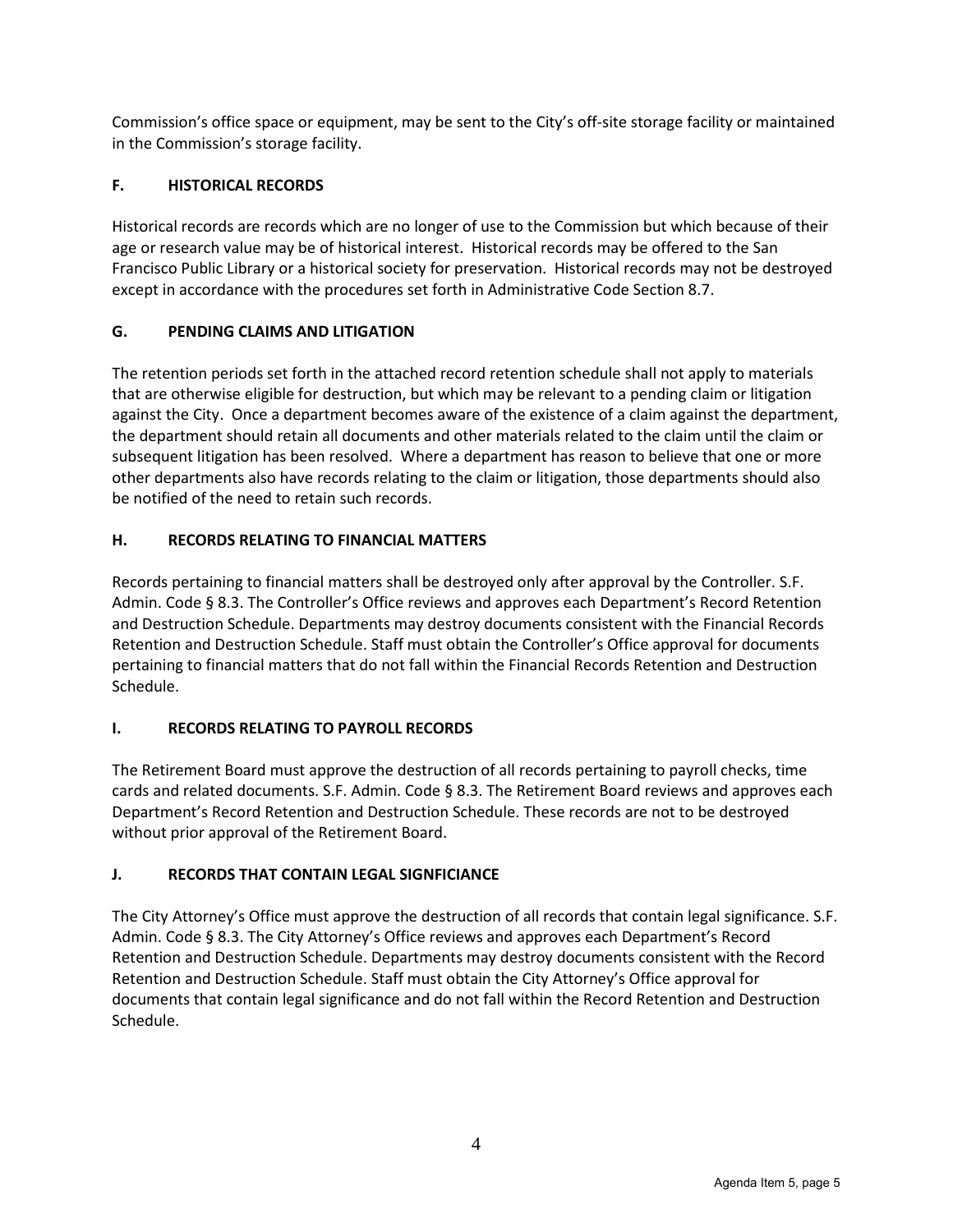#### **K. RECORDS RELATING TO EMERGENCY/DISASTER AND COST RECOVERY**

Records relating to Emergencies/Disasters and Cost Recovery for the Federal Emergency Management Agency and California Emergency Management Agency programs and activities are governed by 44 CFR §13.42. 44 CFR §13.42 requires the Controller's Office to retain any and all records relating to cost recovery documentation incurred during an emergency or disaster for three (3) years after the State has closed the claim by the City. California Code of Regulations requires the Controller's Office to retain all financial and program records related to cost or expenditures eligible for state financial assistance for three years (19 CCR § 2980(e)). The Controller's Office shall retain all records relating to emergency/disaster recovery costs for three (3) years from the date of the final Financial Status Report (FSR) (FEMA Form 112-0-1) (unless any litigation, claim, negotiation, audit or other action involving the records has been started before the expiration of the 3-year period). The records must be retained until completion of the action and resolution of all issues which arise from it, or until the end of the regular 3 year period, whichever is later. Final closeout (receipt of FSR) is when all Project Worksheets associated with a disaster/emergency are closed. All records related to any and all Project Worksheets associated with an event must be retained for 3 years after the close of the final associated Project Worksheet. Note: State and Federal regulations change from time-to-time, the Controller's Office will issue specific rules for file retention on any given disaster, should there be a change.

#### **L. DISCRETION**

Commission Staff retain discretion to determine the category for retention for each record and may elect to retain records longer than the designated retention period if necessary as determined by Staff.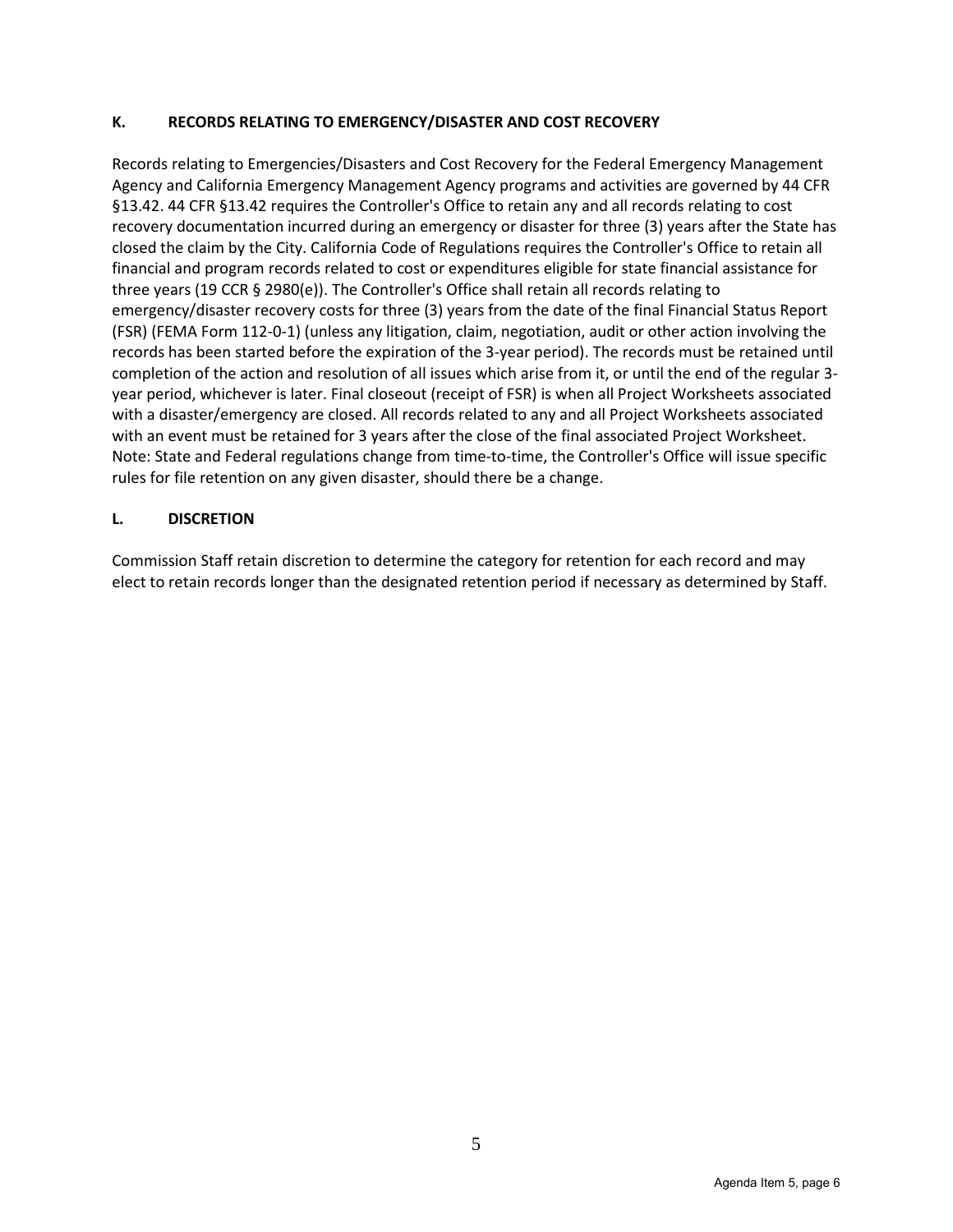#### **PART II**

# **RECORD RETENTION AND DESTRUCTION SCHEDULE**

| <b>TYPE OF RECORD</b>                                                        | <b>RETENTION</b><br><b>CATEGORY</b> | <b>RETENTION PERIOD</b> | <b>LAW SPECIFYING</b><br><b>RETENTION PERIOD</b> |
|------------------------------------------------------------------------------|-------------------------------------|-------------------------|--------------------------------------------------|
| Advice Letters (formal and informal)                                         | 1                                   | Permanent               |                                                  |
| <b>Annual Reports</b>                                                        | 1                                   | Permanent               |                                                  |
| Audit Reports, including Public                                              | $\mathbf 1$                         | Permanent               |                                                  |
| <b>Financing Audit Reports</b>                                               |                                     |                         |                                                  |
| Audit Work Papers, including Public                                          | $\overline{2}$                      | 4 Years                 |                                                  |
| <b>Financing Audit Work Papers</b>                                           |                                     |                         |                                                  |
| <b>Budget Files</b>                                                          | 4                                   | 2 Years                 |                                                  |
| Calendar, Department Head (Prop G)                                           | 2                                   | 2 Years                 |                                                  |
| Calendar, Deputy Director and Unit                                           | 4                                   | 2 Years                 |                                                  |
| Managers                                                                     |                                     |                         |                                                  |
| Calendar, Employees                                                          | 5                                   | None                    |                                                  |
| <b>Campaign Consultant Statements</b>                                        | $\overline{2}$                      | 5 Years                 | S.F. C&GC Code Sec.                              |
|                                                                              |                                     |                         | 1.520(e)                                         |
| Campaign Statements (Original) of all                                        | $\overline{2}$                      | 8 Years                 | Gov't Code Sec. 81009(c);                        |
| other persons for which the Ethics                                           |                                     |                         | S.F. C&GC Code Sec.<br>1.110                     |
| Commission is the filing officer                                             | $\overline{2}$                      | 8 Years                 | Gov't Code Sec.                                  |
| Campaign Statements (Original) of<br>candidates not elected to the office of |                                     |                         | 81009(b); S.F. C&GC                              |
| mayor or board of supervisors, and                                           |                                     |                         | Code Sec. 1.110                                  |
| committees supporting such candidates                                        |                                     |                         |                                                  |
| Campaign Statements (Original) of                                            | 1                                   | Permanent               | Gov't Code Sec. 81009(b)                         |
| elected mayors, members of the board                                         |                                     |                         |                                                  |
| of supervisors, and committees                                               |                                     |                         |                                                  |
| supporting such officeholders                                                |                                     |                         |                                                  |
| Campaign Statements, Statements of                                           | $\overline{2}$                      | 4 Years                 | Gov't Code Sec. 81009(f)                         |
| Economic Interest, or Reports (Copies)                                       |                                     |                         |                                                  |
| filed with the Ethics Commission                                             |                                     |                         |                                                  |
| <b>Certificates of Ethics Training</b>                                       | 4                                   | 8 Years                 |                                                  |
| <b>Commission and Committee Meetings</b>                                     | 1                                   | Permanent               |                                                  |
| and Minutes                                                                  |                                     |                         |                                                  |
| Commission Meeting Agendas and                                               | 1                                   | Permanent               |                                                  |
| <b>Supporting Documents</b>                                                  |                                     |                         |                                                  |
| <b>Commission Meeting Recordings if</b>                                      | $\mathbf{1}$                        | Permanent               |                                                  |
| recorded by Staff                                                            |                                     |                         |                                                  |
| <b>Complaint Database Entries</b>                                            | 5                                   | None                    |                                                  |
| Complaint Files if Dismissed after                                           | 4                                   | 2 Years                 |                                                  |
| <b>Preliminary Review</b>                                                    |                                     |                         |                                                  |
| Complaint Files if Retained for                                              | $\mathbf{1}$                        | Permanent               |                                                  |
| <b>Investigation after Preliminary Review</b>                                |                                     |                         |                                                  |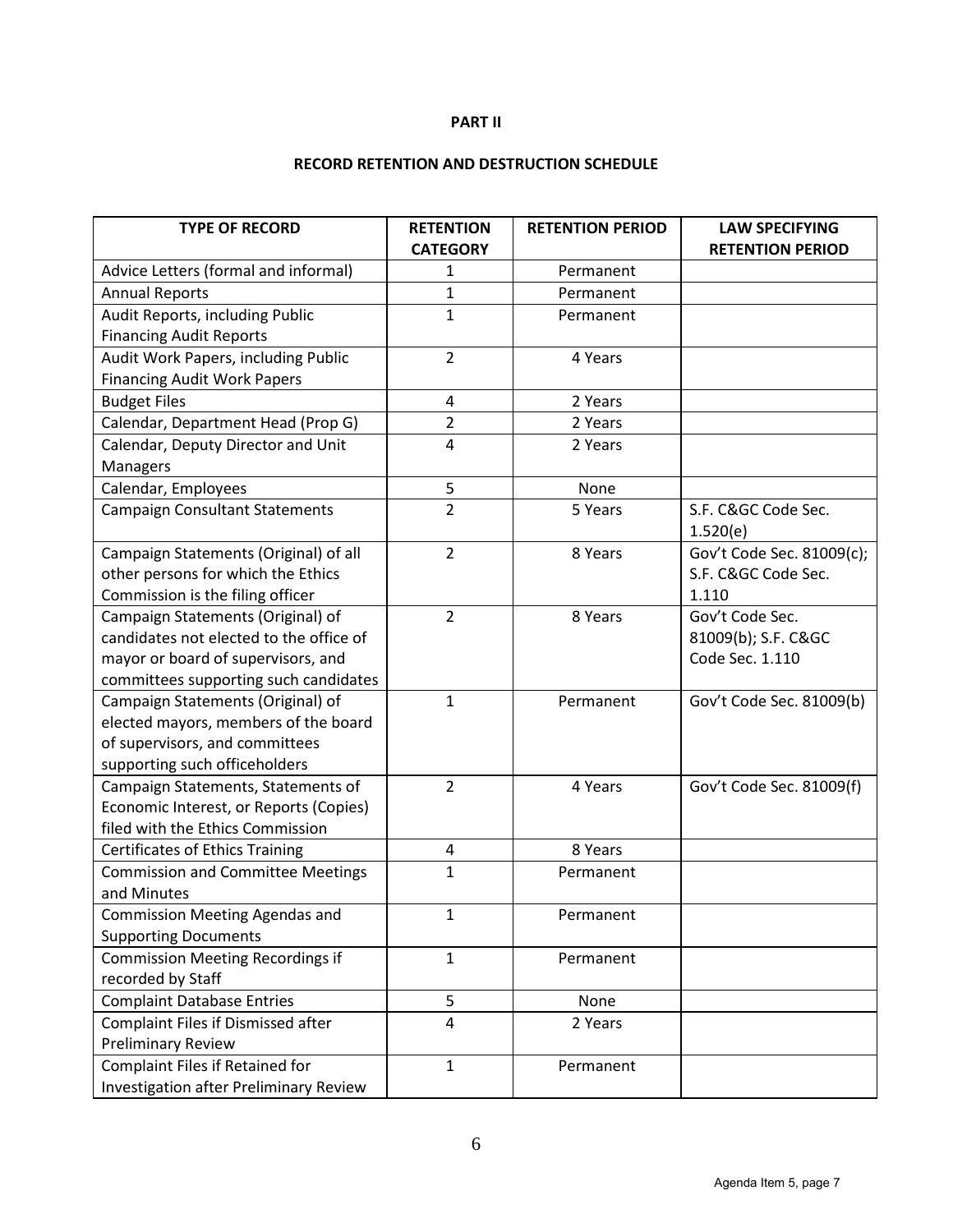| <b>Contract Correspondence</b>                                               | $\overline{2}$ | 2 years or Life of                   |                               |
|------------------------------------------------------------------------------|----------------|--------------------------------------|-------------------------------|
|                                                                              |                | Agreement                            |                               |
| <b>Contract Payment Records</b>                                              | 3              | Term of Agreement +                  | <b>Controller's Financial</b> |
|                                                                              |                | 20 Years                             | Records Retention and         |
|                                                                              |                |                                      | <b>Destruction Schedule</b>   |
| Contracts                                                                    | 3              | Term of Agreement +                  | Controller's Financial        |
|                                                                              |                | 20 Years                             | Records Retention and         |
|                                                                              |                |                                      | <b>Destruction Schedule</b>   |
| Correspondence, including                                                    | $\overline{4}$ | 2 Years                              |                               |
| electronic mail                                                              |                |                                      |                               |
| Employee Accident-Injury Reports                                             | $\overline{2}$ | 5 years                              | 29 CFR Sec. 1904.4,           |
|                                                                              |                |                                      | 1904.33                       |
| <b>Employee Discrimination and</b>                                           | $\overline{2}$ | Lesser of 50 Years or                |                               |
| <b>Harassment Complaints</b>                                                 |                | Life of Employee                     |                               |
| <b>Employee Medical Information</b>                                          | $\overline{2}$ | Lesser of 50 Years or                |                               |
|                                                                              |                | Life of Employee                     |                               |
| <b>Employee Payroll Records</b>                                              | $\overline{4}$ | 2 Years                              | Secure permission from        |
|                                                                              |                |                                      | S.F. Employee                 |
|                                                                              |                |                                      | Retirement System prior       |
|                                                                              |                |                                      | to destruction                |
| <b>Employee Personnel Files</b>                                              | $\overline{2}$ | Lesser of 50 Years or                |                               |
|                                                                              |                | Life of Employee                     |                               |
| <b>Employee Staff Rosters</b>                                                | $\overline{4}$ | 2 Years                              | Secure permission from        |
|                                                                              |                |                                      | S.F. Employee                 |
|                                                                              |                |                                      | Retirement System prior       |
|                                                                              |                |                                      | to destruction                |
| <b>Employee Time Sheets</b>                                                  | 4              | 2 Years                              | Secure permission from        |
|                                                                              |                |                                      | S.F. Employee                 |
|                                                                              |                |                                      | Retirement System prior       |
|                                                                              |                |                                      | to destruction                |
| <b>Employee Travel and Reimbursement</b>                                     | 3              | 5 Years                              | Controller's Financial        |
| Records                                                                      |                |                                      | Records Retention and         |
|                                                                              | $\overline{2}$ |                                      | <b>Destruction Schedule</b>   |
| Employee Workers' Compensation                                               |                | 5 Years from Date of                 | Title 8, Cal. Code of         |
| Records                                                                      |                | Injury and 1 Year<br>from Date       | Regulations Sec. 10102        |
|                                                                              |                |                                      |                               |
|                                                                              |                | <b>Compensation Last</b><br>Provided |                               |
|                                                                              | 4              | 2 Years                              |                               |
| <b>Employment Applications/Resumes</b><br><b>Employment Related Records,</b> | 4              | 2 Years                              |                               |
| Miscellaneous                                                                |                |                                      |                               |
| <b>Executive Director Reports</b>                                            |                |                                      |                               |
|                                                                              | 1<br>3         | Permanent<br>5 Years After           | <b>Controller's Financial</b> |
| Financial Records, Miscellaneous                                             |                |                                      | Records Retention and         |
|                                                                              |                | Applicable Fiscal Year               | <b>Destruction Schedule</b>   |
|                                                                              |                |                                      |                               |
| <b>Fine Letters</b>                                                          | $\mathbf{1}$   | Permanent                            |                               |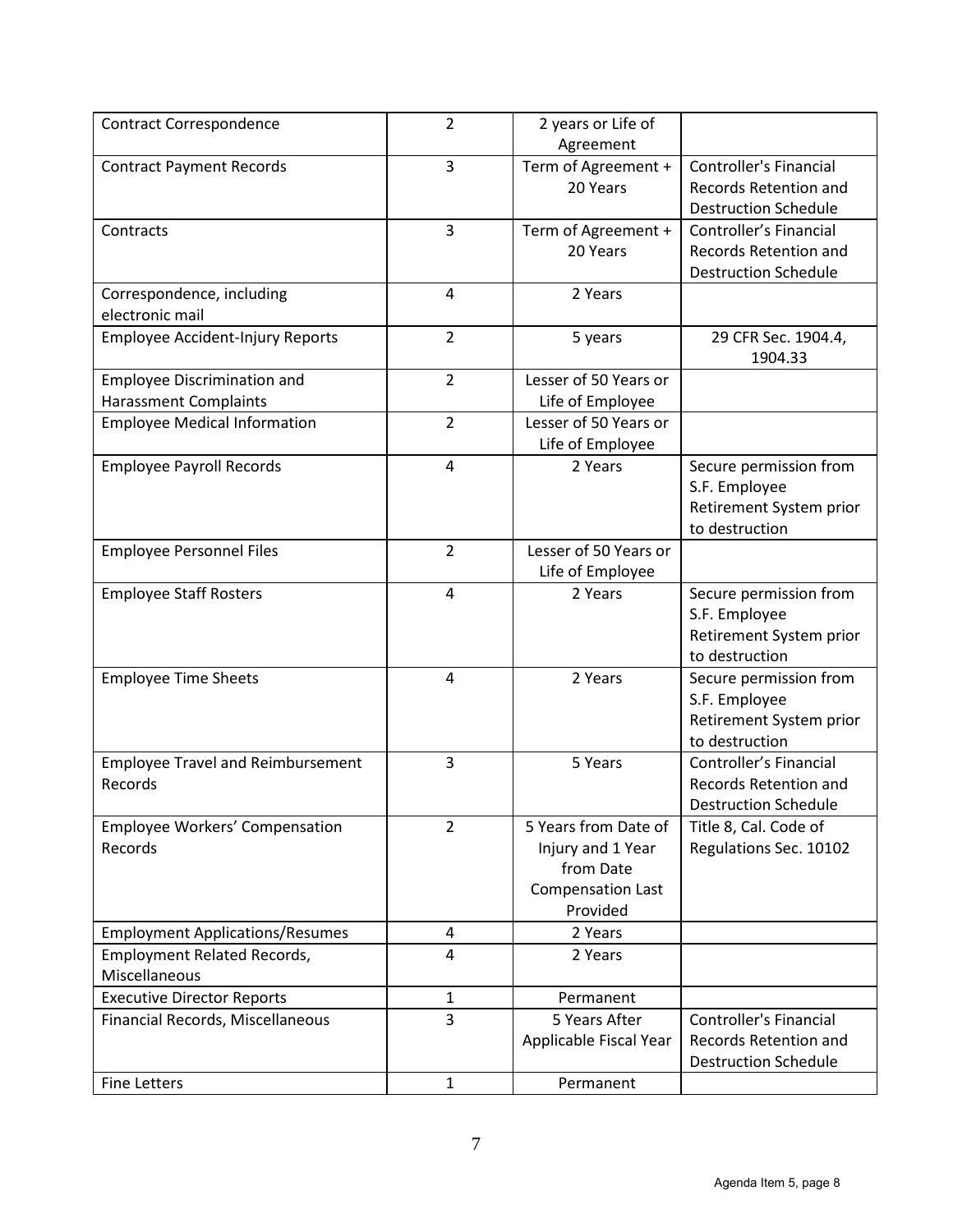| Invoices                               | 3              | 5 Years After          | <b>Controller's Financial</b> |
|----------------------------------------|----------------|------------------------|-------------------------------|
|                                        |                | Applicable Fiscal Year | Records Retention and         |
|                                        |                |                        | <b>Destruction Schedule</b>   |
| <b>Lease Files</b>                     | 4              | 2 Years                |                               |
| Legislative Drafts sent to the         | $\overline{2}$ | 5 Years                |                               |
| <b>Board of Supervisors</b>            |                |                        |                               |
| Lobbyist Statements                    | $\overline{2}$ | 5 Years                | S.F. C&GC Code Sec.           |
|                                        |                |                        | 2.140(d)                      |
| Manuals and other Commission           | $\mathbf{1}$   | Permanent              |                               |
| Publications                           |                |                        |                               |
| Memorandums of Understanding           | 3              | Term of Agreement +    | <b>Controller's Financial</b> |
|                                        |                | 20 Years               | Records Retention and         |
|                                        |                |                        | <b>Destruction Schedule</b>   |
| Occupational Health and Safety         | $\overline{4}$ | 2 Years                |                               |
| Administration (OSHA) Reports          |                |                        |                               |
| Payables (Invoices)                    | 3              | 5 Years                | Controller's Financial        |
|                                        |                |                        | Records Retention and         |
|                                        |                |                        | <b>Destruction Schedule</b>   |
| Policy Memoranda                       | 1              | Permanent              |                               |
| <b>Press Releases</b>                  | $\mathbf 1$    | Permanent              |                               |
| <b>Purchase Orders</b>                 | 3              | 5 Years                | Controller's Financial        |
|                                        |                |                        | <b>Records Retention and</b>  |
|                                        |                |                        | <b>Destruction Schedule</b>   |
| Regulations                            | 1              | Permanent              |                               |
| <b>Revolving Funds Records</b>         | 3              | 5 Years                | Controller's Financial        |
|                                        |                |                        | <b>Records Retention and</b>  |
|                                        |                |                        | <b>Destruction Schedule</b>   |
| Staff Reports produced to comply with  | $\mathbf{1}$   | Permanent              |                               |
| <b>City Ordinances</b>                 |                |                        |                               |
| <b>Staff Research Files</b>            | 5              | None                   |                               |
| <b>Statements of Economic Interest</b> | $\overline{2}$ | 7 Years                | Gov't Code Sec. 81009(e)      |
| (Original) filed with the Ethics       |                |                        |                               |
| Commission                             |                |                        |                               |
| <b>Stipulations and Settlement</b>     | 1              | Permanent              |                               |
| Agreements                             |                |                        |                               |
| <b>Sunshine Ordinance Declarations</b> | 4              | 8 Years                |                               |
| <b>Work Orders and Payments</b>        | 3              | 5 Years                | Controller's Financial        |
|                                        |                |                        | <b>Records Retention and</b>  |
|                                        |                |                        | <b>Destruction Schedule</b>   |